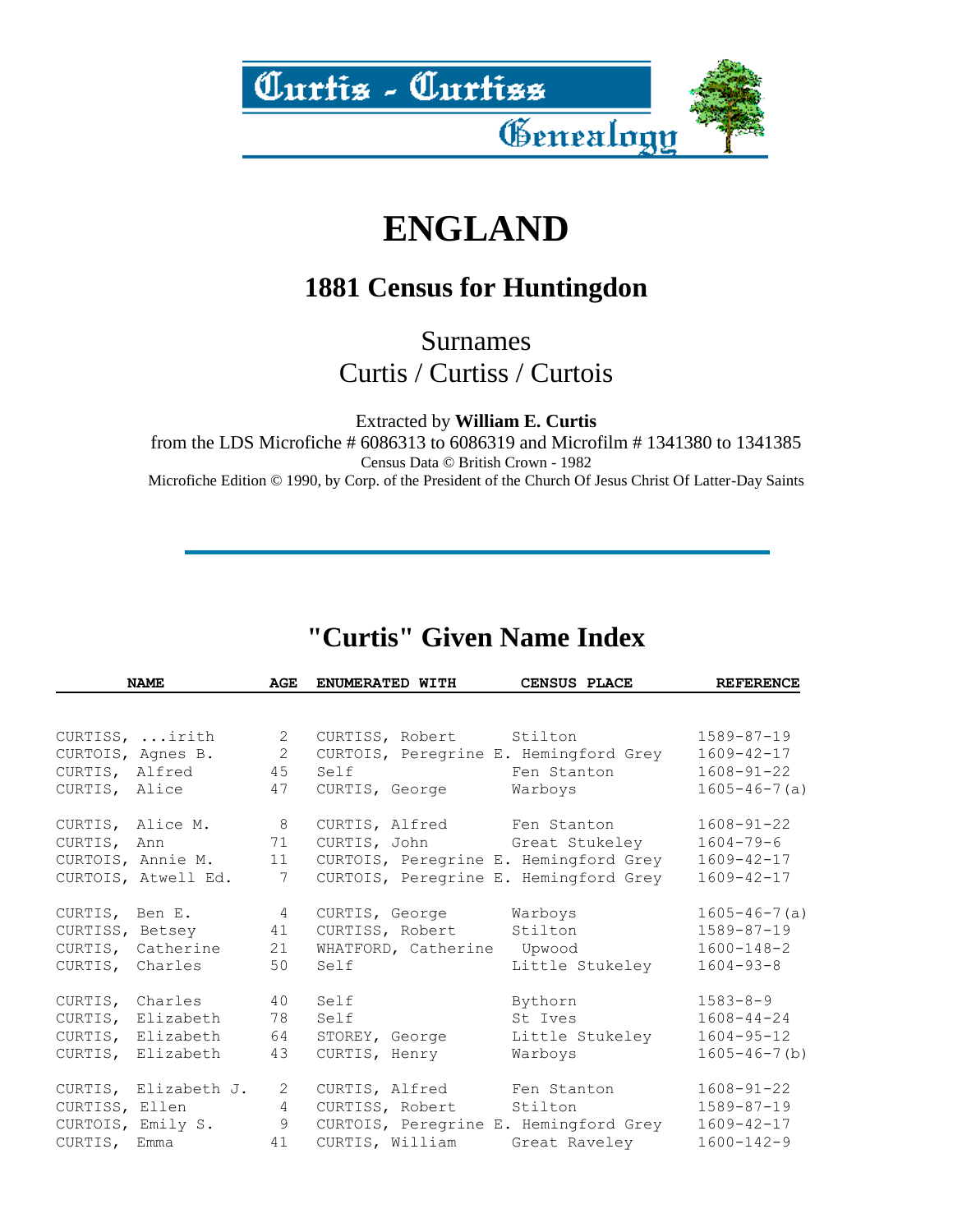| CURTIS,<br>CURTIS,<br>CURTIS, George<br>CURTISS, George | Emma<br>George                                        | 38<br>48<br>11<br>8            | CURTIS, Charles<br>Self<br>CURTIS, William<br>CURTISS, Robert                                | Bythorn<br>Warboys<br>Great Raveley<br>Stilton                            | $1583 - 8 - 9$<br>$1605 - 46 - 7(a)$<br>$1600 - 142 - 9$<br>$1589 - 87 - 19$                     |
|---------------------------------------------------------|-------------------------------------------------------|--------------------------------|----------------------------------------------------------------------------------------------|---------------------------------------------------------------------------|--------------------------------------------------------------------------------------------------|
| CURTIS,<br>CURTIS,<br>CURTIS,<br>CURTIS,                | Grace<br>Harriet<br>Henry<br>James                    | 6<br>28<br>74<br>19            | CURTIS, Alfred<br>WICKS, Richard<br>Self<br>CURTIS, William                                  | Fen Stanton<br>Washingley<br>Warboys<br>Great Raveley                     | $1608 - 91 - 22$<br>$1589 - 29 - 7$<br>$1605 - 46 - 7$ (b)<br>$1600 - 142 - 9$                   |
| CURTIS,<br>CURTIS,<br>CURTIS,<br>CURTISS, John T        | Jane<br>John<br>John                                  | 72<br>68<br>31<br>9            | Self<br>Self<br>Self<br>CURTISS, Robert                                                      | Houghton<br>Great Stukeley<br>Huntingdon St John<br>Stilton               | $1609 - 78 - 20$<br>$1604 - 79 - 6$<br>$1604 - 66 - 18$<br>$1589 - 87 - 19$                      |
| CURTIS,<br>CURTIS,<br>CURTIS,                           | Josea<br>Joseph<br>Laura<br>CURTIS, Lawrence S.       | 14<br>52<br>7<br>12            | HART, Thomas<br>JACOB, Ann<br>CURTIS, John<br>CURTIS, Alfred                                 | Hemingford Abbots<br>Hemingford Grey<br>Huntingdon St John<br>Fen Stanton | $1609 - 60 - 7$<br>$1609 - 43 - 20$<br>$1604 - 66 - 18$<br>$1608 - 91 - 22$                      |
| CURTISS, Levi<br>CURTIS, Mary<br>CURTIS, Mary           | CURTIS, Martha A.                                     | 16<br>39<br>57<br>55           | CURTISS, Robert<br>CURTIS, Henry<br>CURTIS, Robert<br>CURTIS, Charles                        | Stilton<br>Warboys<br>Farcett<br>Little Stukeley                          | $1589 - 87 - 19$<br>$1605 - 46 - 7$ (b)<br>$1590 - 81 - 10$<br>$1604 - 93 - 8$                   |
| CURTIS,<br>CURTIS, Mary A<br>CURTIS, Mary A.            | Mary<br>CURTOIS, Peregrine E.                         | 32<br>16<br>$\mathbf{1}$<br>40 | CURTIS, John<br>CURTIS, Alfred<br>CURTIS, William<br>Self                                    | Huntingdon St John<br>Fen Stanton<br>Great Raveley<br>Hemingford Grey     | $1604 - 66 - 18$<br>$1608 - 91 - 22$<br>$1600 - 142 - 9$<br>$1609 - 42 - 17$                     |
| CURTIS, Robert<br>CURTISS, Robert<br>CURTISS, Robert    | CURTOIS, Peregrine H.                                 | 10<br>78<br>42<br>13           | CURTOIS, Peregrine E. Hemingford Grey<br>Self<br>Self<br>CURTISS, Robert                     | Farcett<br>Stilton<br>Stilton                                             | $1609 - 42 - 17$<br>$1590 - 81 - 10$<br>$1589 - 87 - 19$<br>$1589 - 87 - 19$                     |
| CURTIS, Rosa A.<br>CURTIS,<br>CURTIS,                   | Sarah<br>CURTOIS, Sarah A.<br>Sidney                  | 7<br>57<br>40<br>13            | CURTIS, George<br>CURTIS, William<br>CURTOIS, Peregrine E. Hemingford Grey<br>CURTIS, Alfred | Warboys<br>St Ives<br>Fen Stanton                                         | $1605 - 46 - 7(a)$<br>$1608 - 72 - 31$<br>$1609 - 42 - 17$<br>$1608 - 91 - 22$                   |
| CURTIS,<br>CURTIS,<br>CURTIS,<br>CURTIS,<br>CURTIS,     | Thomas<br>William<br>William<br>William<br>William A. | 14<br>56<br>53<br>16<br>10     | CURTIS, William<br>Self<br>Self<br>CURTIS, William<br>CURTIS, Alfred                         | Great Raveley<br>St Ives<br>Great Raveley<br>Great Raveley<br>Fen Stanton | $1600 - 142 - 9$<br>$1608 - 72 - 31$<br>$1600 - 142 - 9$<br>$1600 - 142 - 9$<br>$1608 - 91 - 22$ |

## **"Non-Curtis" Surname Index**

|                 | <b>NAME</b>         | AGE      | REL          | ENUMERATED WITH                         | CENSUS PLACE               | <b>REFERENCE</b>                       |
|-----------------|---------------------|----------|--------------|-----------------------------------------|----------------------------|----------------------------------------|
| BIRD,<br>BROWN, | Betsy A.<br>William | 16<br>21 | Serv<br>Bord | CURTOIS, Peregrine E.<br>CURTIS, George | Hemingford Grey<br>Warboys | $1609 - 42 - 17$<br>$1605 - 46 - 7(a)$ |
| BRUCE,          | George B.           | 22       | Lodg         | CURTIS, John                            | Huntingdon St John         | $1604 - 66 - 18$                       |
| COOKE,          | John H.             | 19       | Bord         | CURTIS, George                          | Warboys                    | $1605 - 46 - 7(a)$                     |
| COOPER,         | Elizabeth           | 43       | Dau          | CURTIS, Elizabeth                       | St Ives                    | $1608 - 44 - 24$                       |
| EARLE,          | Walter William20    |          | Loda         | CURTIS, John                            | Huntingdon St John         | $1604 - 66 - 18$                       |